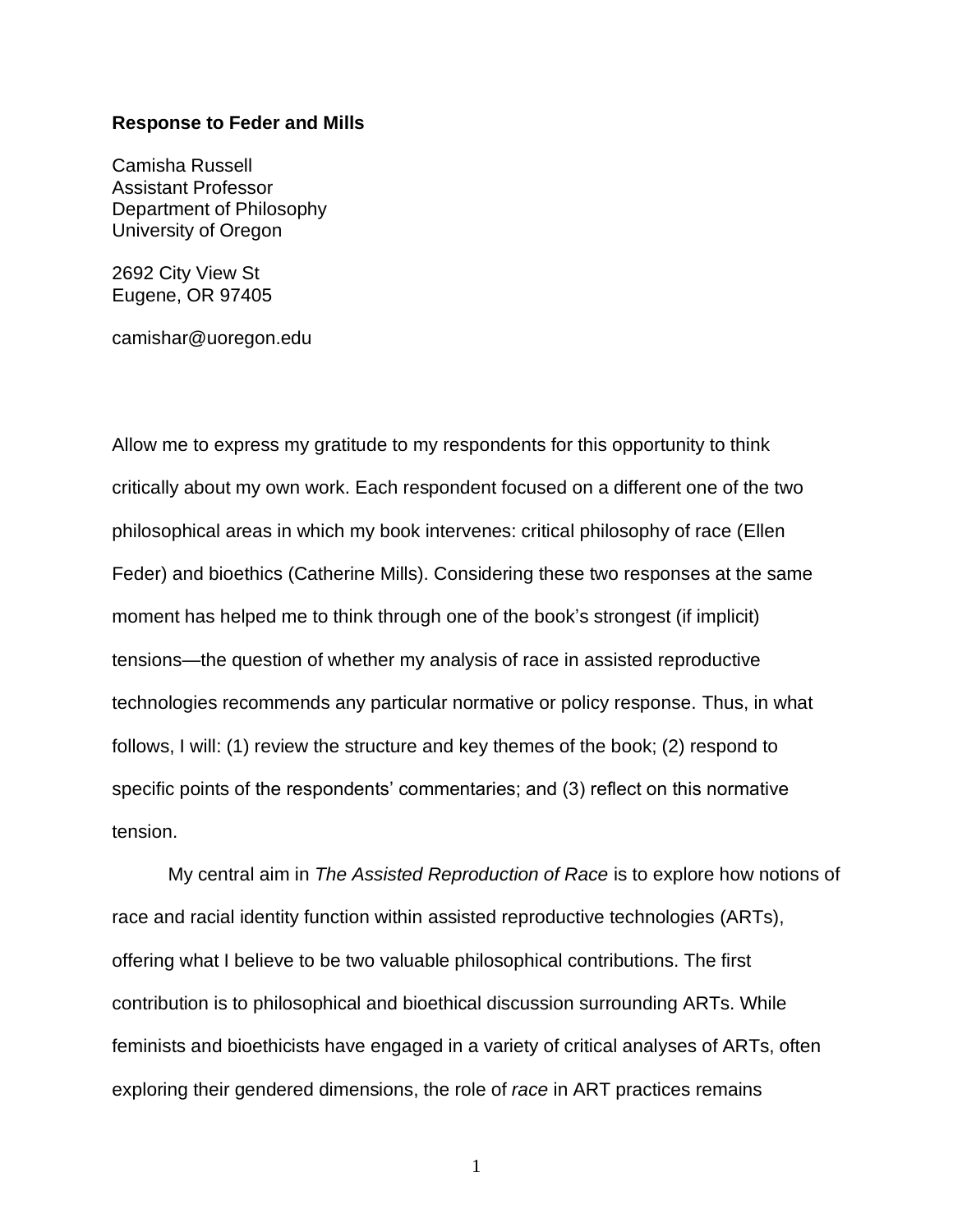undertheorized. Much of this work is found in chapters one and five. The second contribution is to philosophical discussion surrounding race itself. In an effort to shift our thinking on race from debates over what race *is* to investigations of what race *does* (and how), chapter two argues that race should be considered technologically. Subsequent chapters, particularly three and five, make use of different (though not fully distinct) conceptions of technology to examine how race might be considered as technology in different (though not fully distinct) contexts. The overarching point of these examinations is to highlight the fact that race is both produced and produc*tive*. That is, race ideas and racial science are human inventions (*produced*) and they have been used (and continue to be used, consciously or unconsciously) to carry out a variety of political and increasingly personal projects (*productive*).

In chapter one, "Reproductive Technologies Are Not 'Post-Racial,'" I begin by highlighting feminist critiques of traditional bioethical approaches to ARTs. These include: (1) a focus on liberal individual rights, (2) the exclusion of moral emotions in favor of abstract principles, and (3) insufficient consideration of social power and difference. By contrast feminist work on the subject reflects commitments to: (1) promoting women's autonomy, empowerment, and physical, mental, and economic well-being, (2) recognizing and valorizing the diversity of women's experiences, and (3) recognizing and addressing the intersecting forms of oppression and privilege experienced by women on the basis not only of gender but of class, race, sexuality, nationality, ability, and other intersectional statuses.

Because this portion of the chapter is sub-titled "Beyond the Bioethical Approach," Mills fears I too hastily diminish and abandon the field of bioethics. This was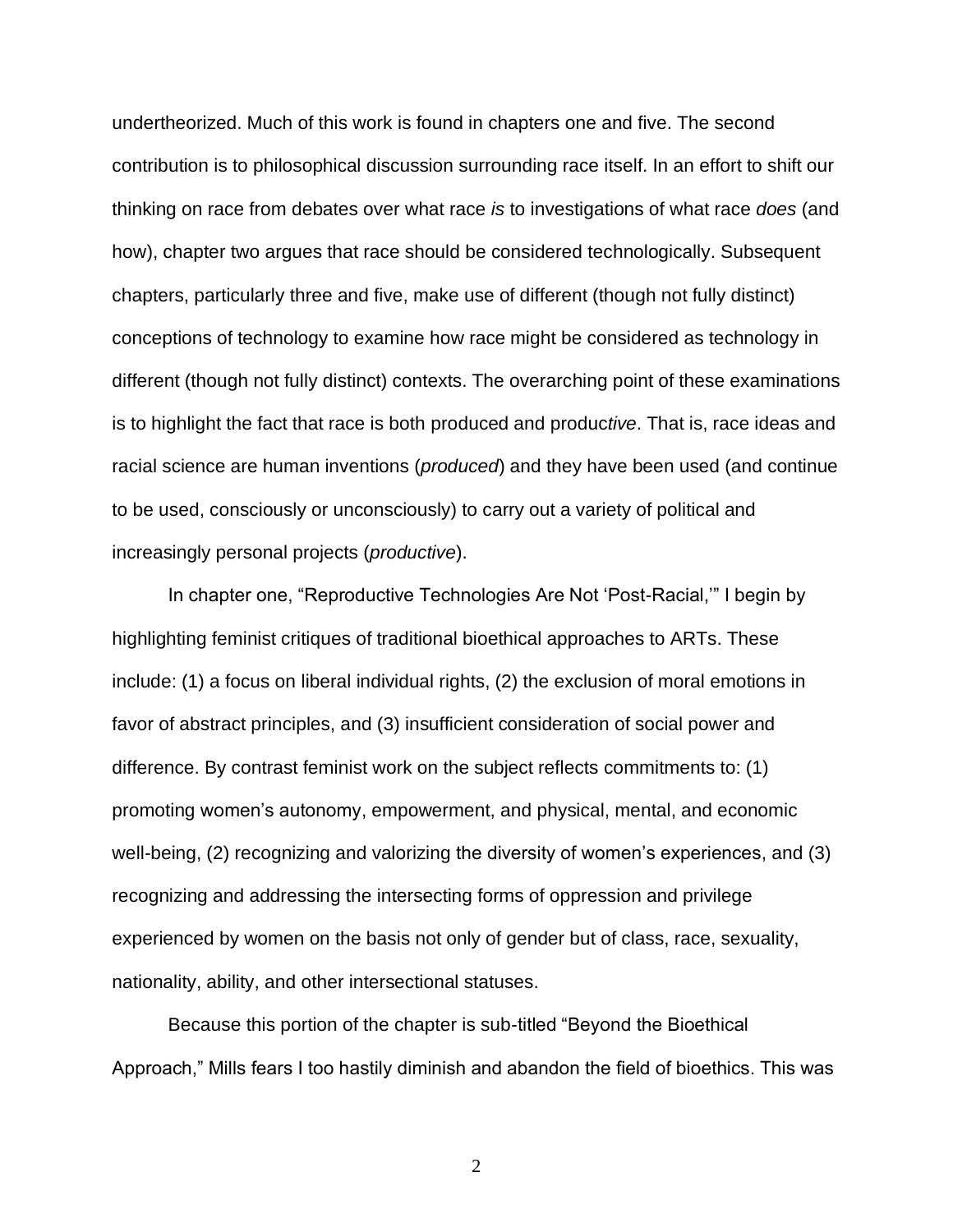not, however, my intention. I do wish to move beyond the traditional bioethical approach other feminists have criticized, but in doing so, I see myself as part of a feminist intersectional bioethical movement, and my analysis draws on numerous works (such as those of Dorothy Roberts) that I see as part of this movement. What I wish to add to this movement, at least as far as reproductive technologies are concerned, are insights coming out of the philosophy of technology. Yet that is to expand bioethics, not to replace it.

The main work of the first chapter is then to apply a series of questions from Neil Postman's philosophy of technology to reproductive technologies through a particular lens of race. His questions are: (1) What is the problem to which this technology is the solution? (2) Whose problem is it? (3) Which people and what institutions might be most seriously harmed by a technological solution? (4) What new problems might be created because we have solved this problem? (5) What sort of people and institutions might acquire special economic and political power because of technological change? And (6) What changes in language are being enforced by new technologies, and what is being gained and lost by such changes?<sup>i</sup>

Many of Mills' concerns with my work focus around my answers to the first two of these, which I discuss as "The 'Problem" of Infertility." In this section, I argue that a typical understanding of ARTs is as tools for helping a person or couple to conceive a child where such conception cannot be achieved through simple sexual intercourse. I further claim that the desire to correct certain (white, middle-class) people's infertility is connected to concern about other (non-white, poor) people's imagined hyperfertility. I support this claim in part by pointing out that poor women and non-white women are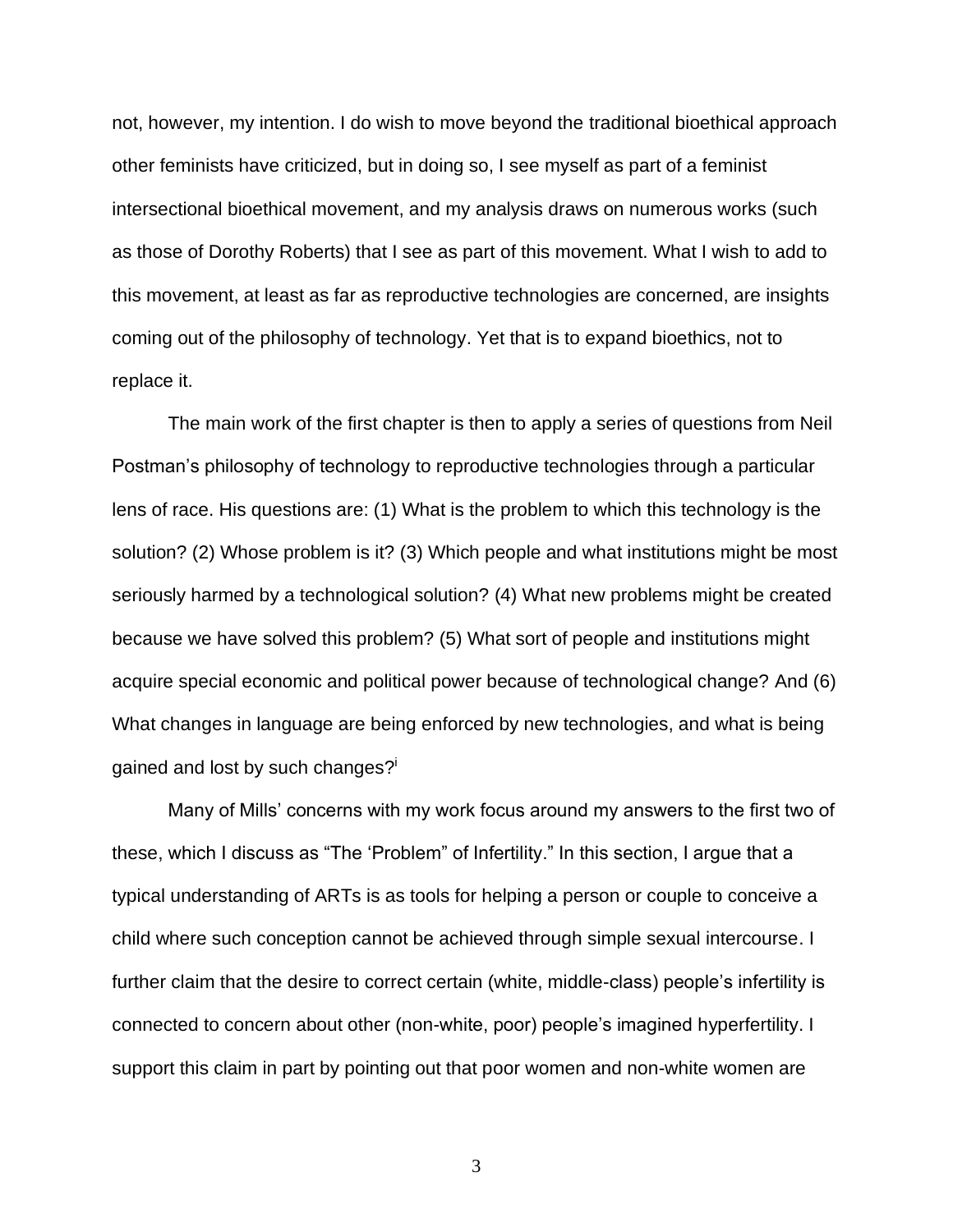both *more* likely to be infertile and *less* likely to be treated for infertility. Moreover, the major causes of infertility among these populations of women include untreated sexually transmitted infection or poor medical treatment during an earlier birth and workplace and environmental toxins, two causes for which expensive, after-the-fact infertility treatments would not be the best solution (even if such women could access them). I go on to argue that the only *systemic* infertility problem for which ARTs may seem like the best solution is that of delayed childbearing—which disproportionately affects professional and white-collar workers—since infertility that results from a woman's advanced age cannot be prevented in the way the other causes can. This leads me to the conclusion that "we might say that ARTs are intended to solve the problem of infertility and that infertility, by relatively implicit cultural understanding, is the problem of heterosexual, middle-class, married white women who have delayed childbirth in favor of careers."ii

It is to this last claim about age-related infertility that Mills most strongly objects. She argues that delayed maternity is not and has never been the main problem reproductive technologies were developed to address. She is undoubtedly correct on this point. While I intended to identify delayed maternity as the only *systemic* infertility issue facing white, middle- and upper-class women, the impression I might have given that it is the *predominate* cause of such women's infertility is a false one. Ultimately, however, my focus was not on the reasons people use reproductive technologies, but rather the type (and, indeed, the racial identity) of people I believe reproductive technologies have been designed to help. I wished to emphasize that when I speak of the whiteness of ARTs, I refer not merely or even primarily to the racial identity of most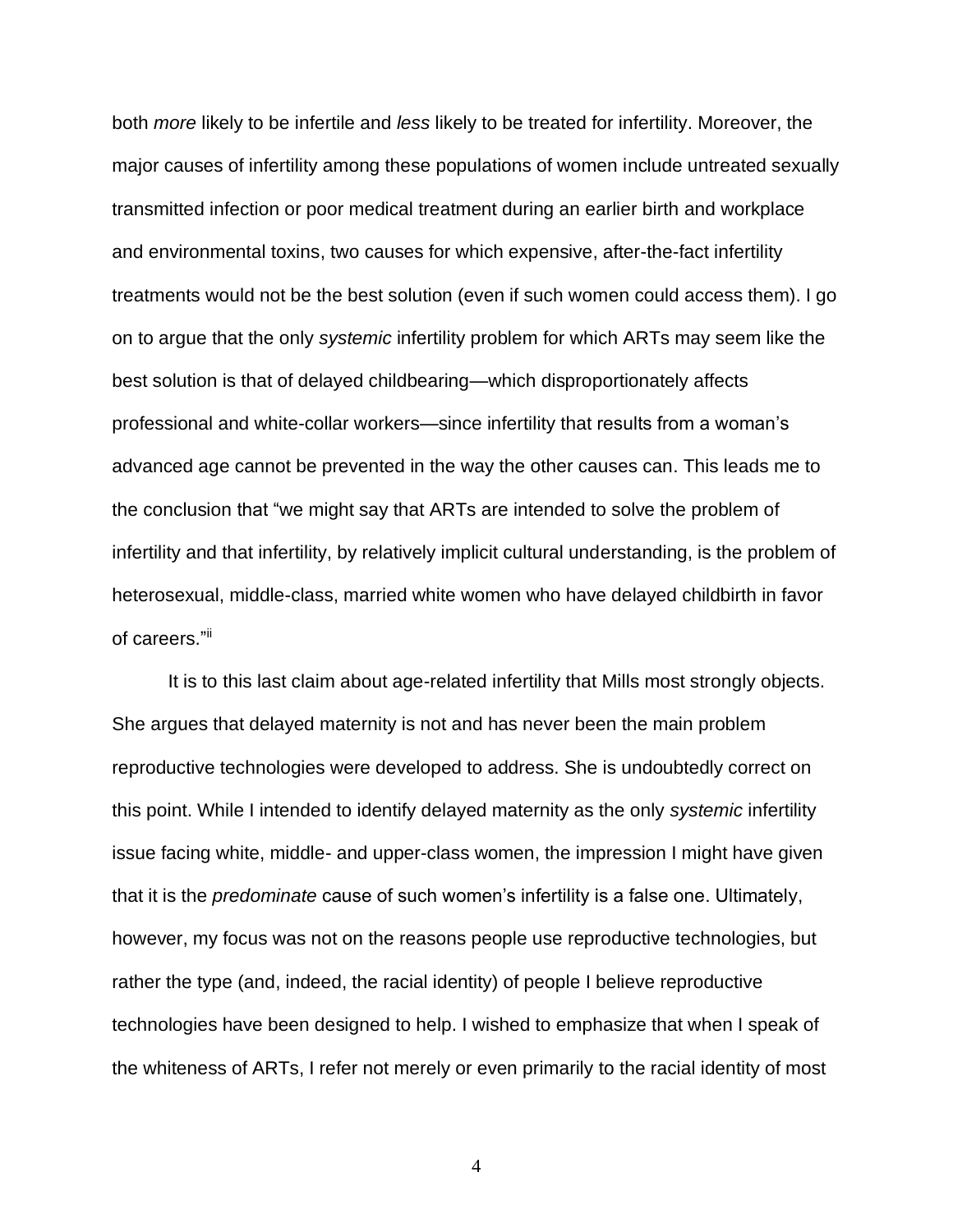users, but rather to the racialized social assumptions under which such technologies have been pursued and developed.

Chapter one goes on to discuss how the technology of gestational or IVF surrogacy makes the use of non-white surrogates (domestic or international) feel possible or even appealing for white couples. I note that race plays a part in the deep structural inequalities that drive global reproductive markets, and describe how racial difference often adds a sense of security for contracting parents that the surrogate will not want or be able to keep the baby. I consider how the privileging of genetic links above other kinds of links, reflected in the choice to pursue ART rather than adoption, is both a cultural artifact and a racially inflected one. I argue that, in our social imaginary, the common practice of classifying donor gametes by race gives genetic (or at least pseudogenetic) status to racial categories that most scientists and anthropologists have acknowledged are "real" only in the sociohistorical sense. Finally, I point out that typically strong reactions (whether by parents or by the media) to "racial mix-ups" in ARTs demonstrate and reinforce the meaning and importance of racial categories in US society.

In chapter two, "Race Isn't Just Made; It's Used," I argue that race can be productively considered as technology. Like technology, race is both made and used, and this creation and deployment occur within particular sociohistorical and political circumstances. Moreover, once created, race can be used in ways it was not originally intended, including as a means of resistance. And, like many everyday technologies that have been around for some time, as we grow up and become accustomed to the role of race in our lives, much of our thinking about it will fade into the background,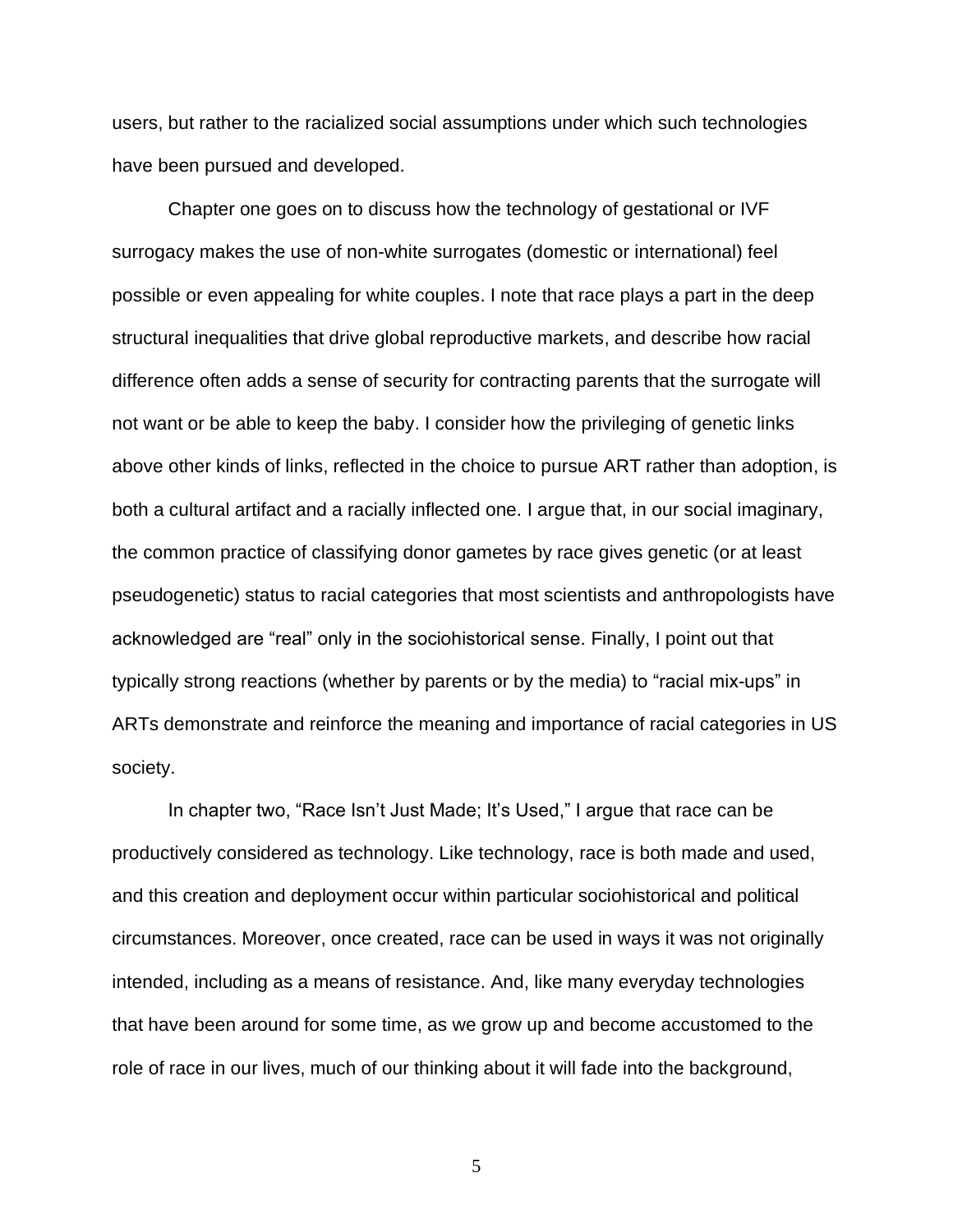shaping our views in ways we may fail to recognize. I also note that the technological understanding of race aligns with a historical understanding of race, which saw races as something people could and should actively shape. At the end of the chapter, I elaborate on Heidegger's and Foucault's specific understandings of technology and connections to be drawn between those understandings and the idea and operations of race. These connections appear again in later chapters of the book.

In chapter three, "A Technological History of Race," I address the question of whether current or future reproductive and reprogenetic technologies should be seen as connected to the eugenics movements of the early twentieth century. I position myself against typical arguments for the moral and political distinctness of the two, which rely on the ideas that the old eugenics was simply bad science and that it took place in a racist and unjust context that we now recognize as wrong. Instead, I offer an interpretation of the history of race which highlights its *technological* elements, including: (1) the recognition by many theorists of race both that race was a conceptual category imposed by people onto nature and that racial purity was a human goal rather than a natural reality, (2) the deeply explanatory role race was thought to play in human history such that management of race would be necessary for shaping the future of nations and peoples, and (3) repeated analogies to animal breeding, which suggest that the development of the scientific race concept was always deeply influenced by discourses of human improvement and perfectibility through reproduction. These elements suggest that it is not the false concept of race that lead eugenic efforts astray, but rather eugenic desires that framed the invention of the race concept and put it to the work we now repudiate. In other words, the deep-seated human drive to mastery that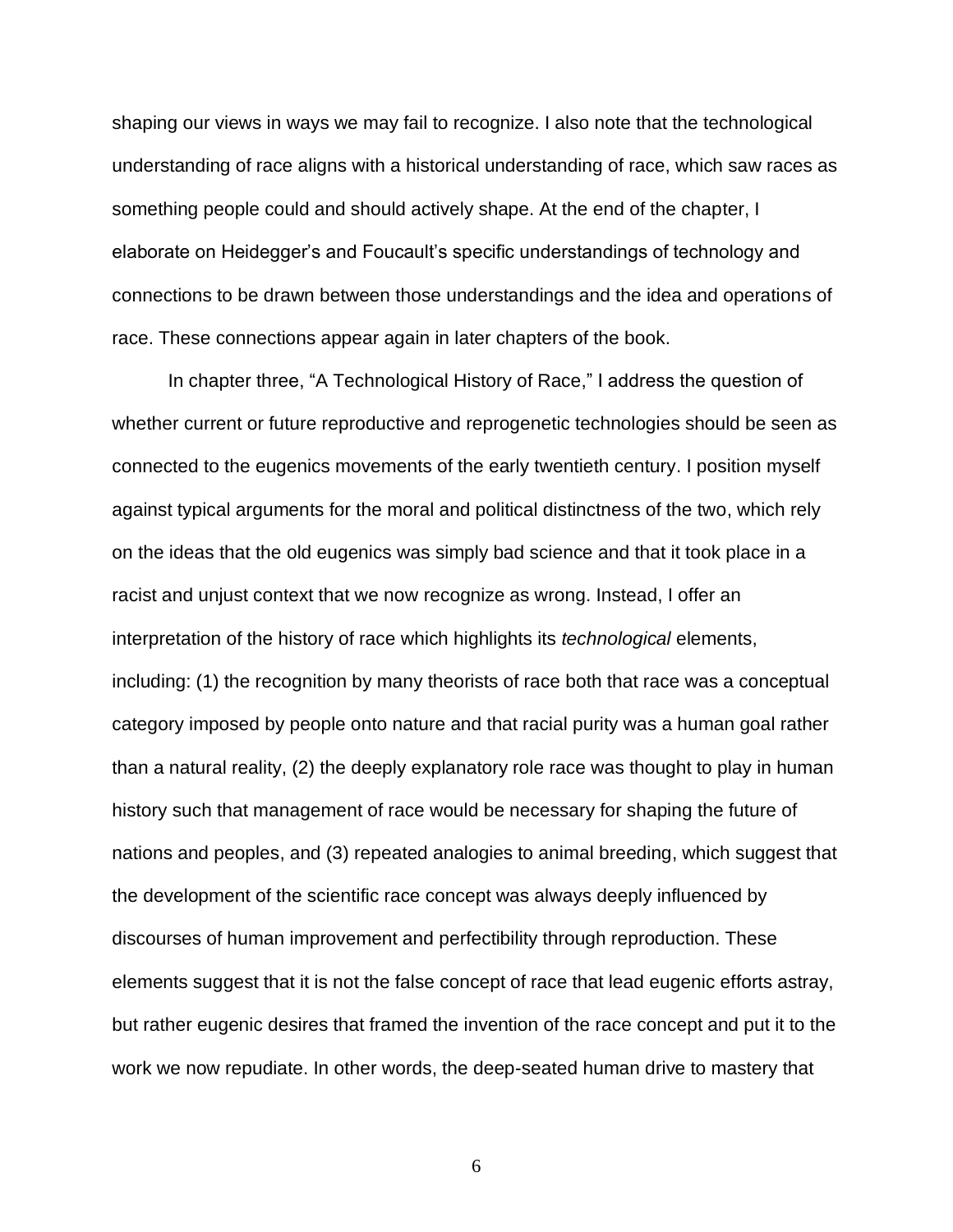Heidegger identifies and critiques underlies not only past and contemporary eugenic projects, but also the very concept of race itself. This rendering of the history of race and eugenics provides an argument for their deep interconnection that I hope is neither facile nor reactionary, but both nuanced and convincing.

Chapter four, "'I just Want Children Like Me,'" argues that race serves a productive or *technological* function within ART practices and that its ability to serve that function in the US context is related to a longer history of connecting race and kinship in US law and the US social imaginary. In the context of uncertainty inherent to ART practices, race, ethnicity and culture appear as resources available to fertility patients in their construction of naturalizing narratives, which help to disambiguate various contributors to the child's birth and to name particular people as the child's "true" parents. This is made possible in part by the many laws and customs that have operated over the past three hundred years not only to establish and maintain a racial hierarchy and myths of racial purity in the US, but also to establish or disestablish bonds of kinship. In our contemporary context, metaphors of kinship have been extended and reworked to fit in new scientific frameworks, bringing with them unspoken layers of racialized meaning that are not always consciously recognized.

The fifth and final chapter of the book, "Race and Choice in the Era of Liberal Eugenics," connects reprogenetics ("the use of genetic information and technology to ensure or prevent the inheritance of particular genes in a child"iii) and ARTs to a neoliberal regime of truth described by Foucault and to his concept of *technologies of the self*. The "work" of reproductive technologies is performed largely in and through the private sphere of the family and is crucially understood as voluntary. Yet power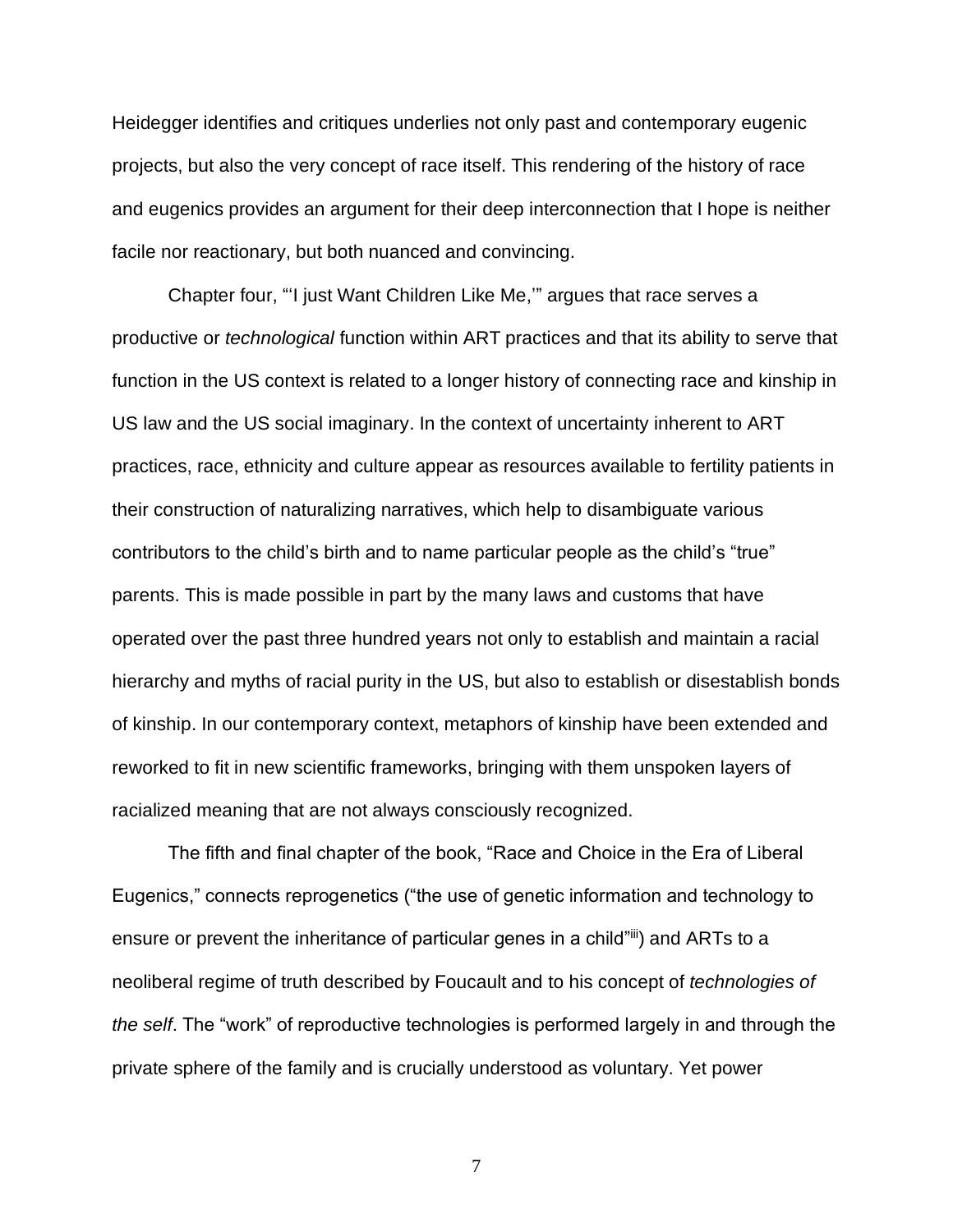operates through these technologies in several ways, including (1) the authority of experts, (2) a sense of hyper-responsibility that compels compliance, and (3) a reinforcement of biological explanations for social problems. Ultimately, I argue that even, or perhaps *especially*, when race is not explicitly discussed, it serves as an implicit limit in reprogenetic practices and debates in at least two ways. First, race thinking is thought to serve as a sign that a eugenic project has gone too far, such that the refusal to mention race is taken as proof of the benevolence of contemporary eugenic undertakings. Second, the transmission of race from parent to child is construed in reprogenetics as natural and inevitable (and tampering with it as unnatural and immoral), such that the way in which race has always been policed in reproduction and the social consequences of that policing are obscured.

Let me now return to two other elements of Mills' argument. First, that rather than being framed as a solution to delayed maternity, reproductive technologies are currently more commonly justified in terms of therapy and disease-prevention, or the pursuit of a "normal, healthy" child in the face of a prospective parent's medical condition. This is a vital point to make because it connects these technologies back to (liberal) eugenics and the privatization of inequality. As I argue in chapters three and five, connections to eugenics are always also connections to historical and contemporary ideas of race. (And, as I do not sufficiently highlight in the book, these technologies are always connected to historical and contemporary ideologies and practices of ableism.)

Second, Mills notes that while we may be tempted to see the historically- and socially-mediated desire for genetically related children as something to be overcome, particularly for its connections to white supremacy in the US, we should also consider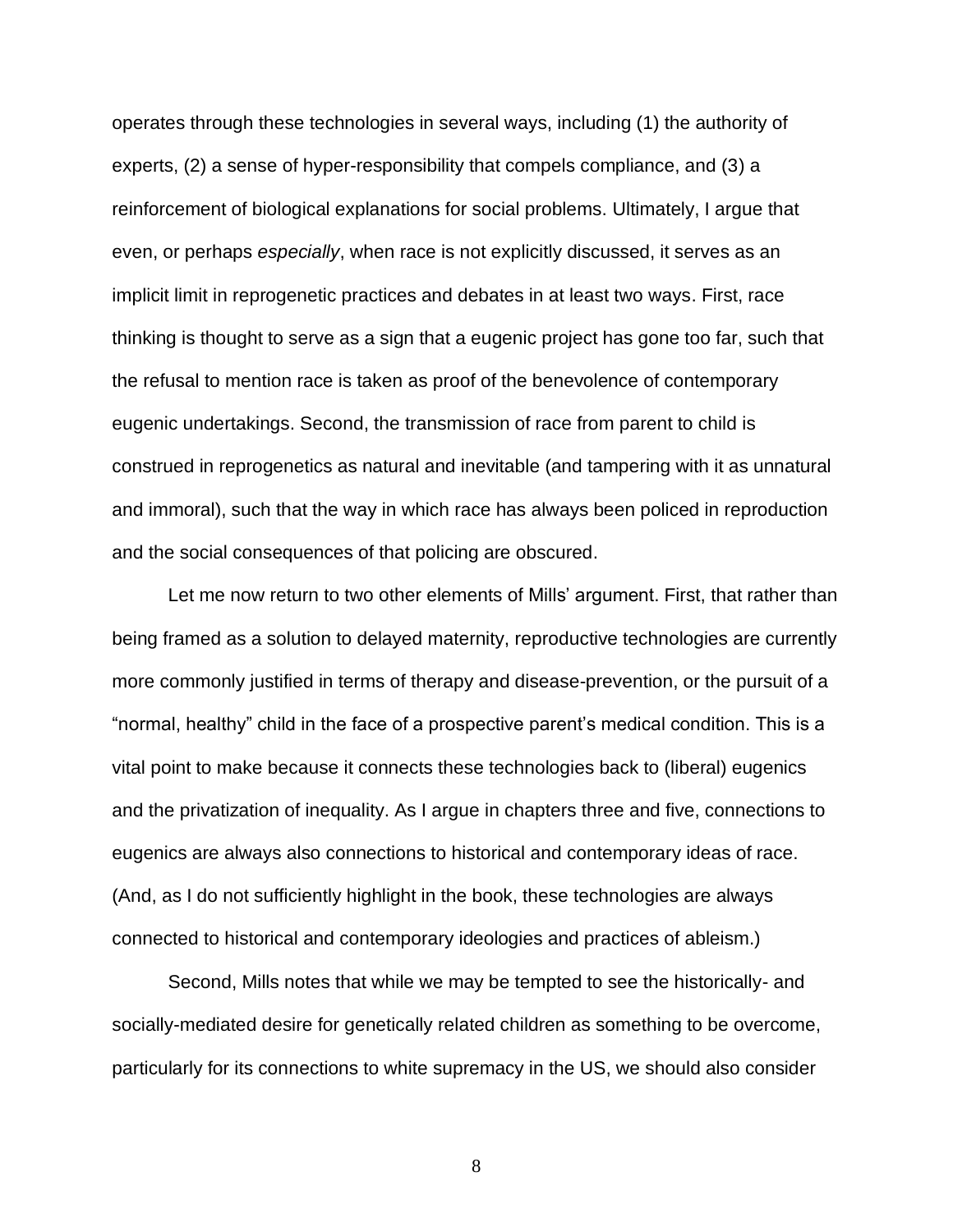how that desire for genetic relation acts as a bulwark against the development of a fully eugenic approach to reproduction, the likes of which we find in feminist dystopias. While I very much appreciate this point, when we consider eugenic ideologies as tools of white supremacy, there is good reason to believe that eugenics could not reach its fullest expression without losing its political power. That is, white supremacy needs reproduction to continue to produce (or approximate) genetic relations for at least two reasons. First, in order to connect individual white people to implicit or explicit notions of inherent superiority. That is, individual white people must continue to see themselves as possessing "good genes" worthy of propagating. Second, in order to maintain a population of "biologically irredeemable" people against which to understand white superiority and who can be both exploited and scapegoated.

By way of conclusion, I return to the normative tension I identified at the beginning, which I see reflected when reading together Feder's and Mills' responses. If I seem ambivalent about bioethics, as Mills suspects, it most likely has to do with the emphasis on individual right or wrong action that the term *ethics* often connotes. I do not find it useful to think about ART practices and choices in terms of (individual) racism. I do not have generalizable advice on how one could utilize ARTs in a nonracist or more ethical fashion. I would not advocate for a policy response to racism in ARTs use, particularly given the troubling history of government intervention into the reproduction of communities of color. The role of race in *assisted* reproduction does not stand apart from its role in *all* reproduction, and reproductive choices and behaviors in the US inevitably both reflect and often perpetuate social and sociohistorical views on race. This makes reproduction in general (and assisted reproduction in particular) interesting